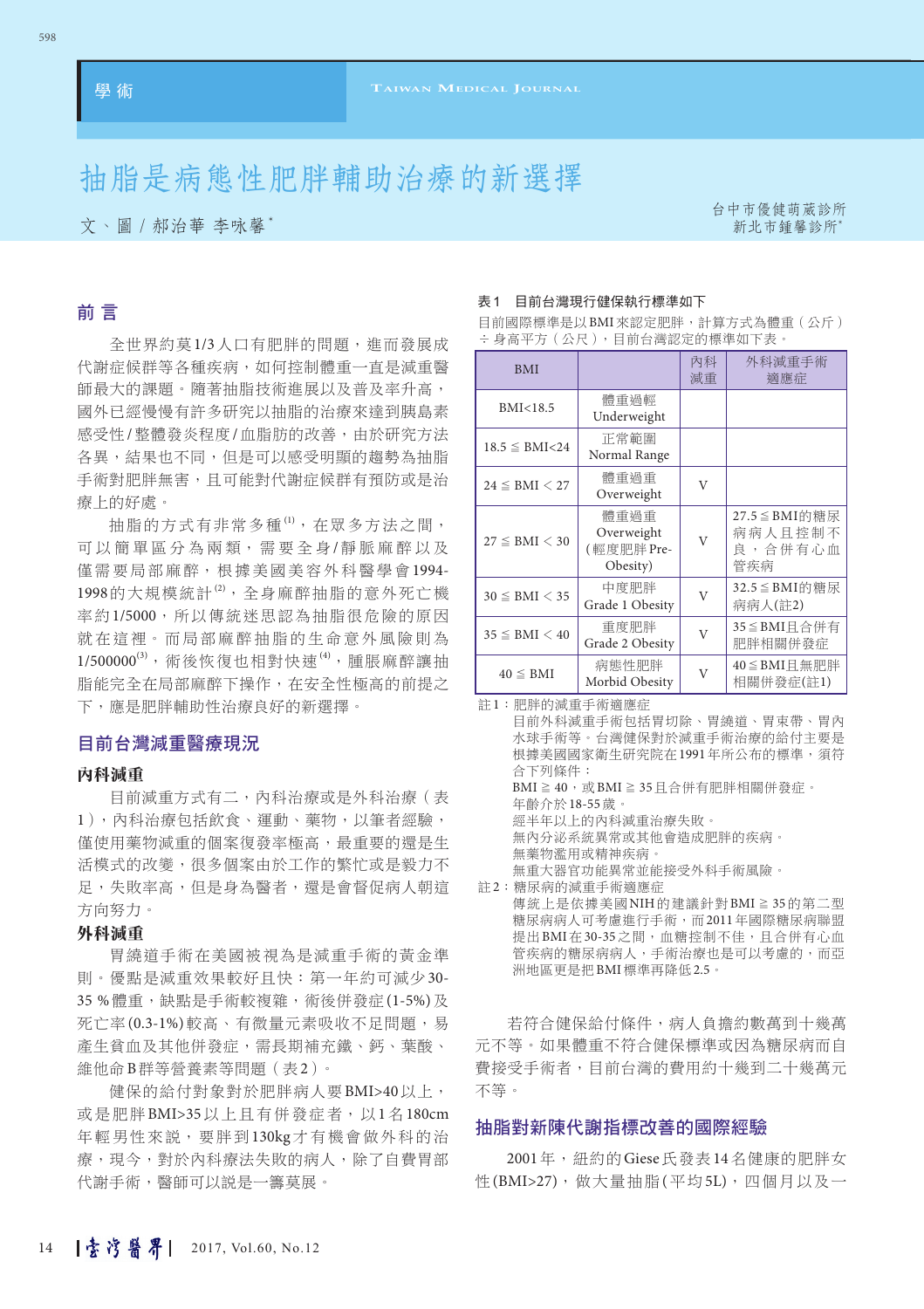**T**aiwan Medical Journal <sub>→</sub> Property Web ( 學 術

 $Y =$ 

599

 $\blacksquare$ 

| 術式   | 胃縮小手術                                                                                     | 胃繞道手術                                                                                                                                     | 可調式胃束帶手術                                                                            | 胃内水球                                                                                               |
|------|-------------------------------------------------------------------------------------------|-------------------------------------------------------------------------------------------------------------------------------------------|-------------------------------------------------------------------------------------|----------------------------------------------------------------------------------------------------|
| 圖示   |                                                                                           |                                                                                                                                           |                                                                                     |                                                                                                    |
| 麻醉方式 | 需全身麻醉                                                                                     | 需全身麻醉                                                                                                                                     | 需全身麻醉                                                                               |                                                                                                    |
| 優點   | 1. 較胃繞道手術安全,併<br>發症少1-3%,死亡率低<br>(約0.1%)<br>2. 較胃束帶便宜<br>3. 胃飢餓荷爾蒙(ghrelin)<br>分泌降低,減少飢餓感 | 1. 減重效果較好且快:第一年約可<br>減少30-35%體重<br>2. 治療糖尿病效果最佳                                                                                           | 1. 手術簡單、併發症少<br>(<0.5%),死亡率低<br>$(<0.1\%)$<br>2. 可適時調節束帶鬆緊<br>3. 未來可完全拿掉            | 1. 無痛,不需開刀, 安<br>全性高                                                                               |
| 缺點   | 1. 胃一旦切除無法再回復<br>2. 術後可能會有胃食道逆<br>流的情形                                                    | 1. 手術較複雜,術後併發症(1-5%)<br>及死亡率(0.3-1%)較高<br>2. 有微量元素吸收不足問題,易產<br>生貧血及其他併發症,需長期補<br>充鐵、鈣、葉酸、維他命B群等<br>營養素<br>3. 術後胃下半部無法做胃鏡檢查,<br>此處胃癌不易早期發現 | 1. 術後約需一年的胃束<br>帶鬆緊調整時間<br>2. 少數人可能有術後感<br>染或帶子移位而再次<br>開刀<br>3. 嗜吃高熱量液態食物<br>者,不滴合 | 1. 水球放置6個月即需<br>取出<br>2. 放置後1-3天易吐,<br>之後逐漸改善<br>3. 飲食習慣未改善者,<br>效果不佳,<br>4. 如生活習慣未改善<br>者, 取出後易復胖 |
| 手術效果 | 術後兩年約可減輕超重體<br>重 60-70%                                                                   | 術後兩年約可減輕超重體重 70-80%                                                                                                                       | 術後兩年約可減輕超重<br>體重 50-60%                                                             | 約減去原體重10-15%                                                                                       |
| 禁忌症  | 進行性胃潰瘍、嚴重胃食<br>道逆流                                                                        | 有胃潰瘍、胃癌家族史或接受過胃<br>部手術者需詳細評估考量                                                                                                            | 液熊高熱量進食傾向者                                                                          | 胃潰瘍、裂孔疝氣及曾<br>經接受胃部手術者                                                                             |

#### 表2 表列現行各種代謝手術的方式(3)

年的追蹤,在個案生活模式並未改變的狀況之下,觀 察到空腹血漿胰島素(fasting plasma insulin)顯著的下 降及效果的維持,以及體重的下降、血壓的下降 $^{(4,6)}$ 。

2004年,義大利Giugliano氏等發表30名健康肥胖 女性(BMI 30-45),做抽脂(平均3540mL)後半年追蹤, 胰島素抗性下降(p<0.05)、脂肪相關發炎指標下降, 包括IL-6、IL-18、TNF-alpha、CRP(p<0.05-0.02), 脂 聯素(adiponectin)上升(p<0.02),HDL上升(p<0.05), 其中更發現抽脂量與指標改善程度具有強相關性<sup>(7)</sup>。

2005年,義大利的D'Andrea氏發表123名健康肥 胖女性(BMI平均32.8),做抽脂(平均4984 mL),三個 月後追蹤,血脂肪相關指數(T-CHO, LDL, HDL, TG) 維持正常的狀態,血糖方面,使用高胰島素葡萄糖鉗 夾(hyperinsulinemic glucose clamp)做計算,可以得知 胰島素抗性的明顯進步,其中的進步也與抽出的脂肪 量呈正相關(r=0.53, p<0.01),另外,基礎代謝率、脂 肪分泌的細胞激素(adipocytokines)如瘦素(leptin)、脂 聯素(adiponectin)、抵抗素(resistin)以及抗發炎物質 如腫瘤壞死因子(TNF-alpha)、白細胞間介素-6與白 細胞間介素 - 10 (IL-6, IL-10)也都有改善<sup>(8)</sup>。

2008年,西班牙Ybarra氏發表20名健康受試者 (平均BMI 25.3),做抽脂(約5L),四個月後追蹤, 發現游離脂肪酸降低,VLDL降低,三酸甘油脂降低  $($ 平均降低21%) $^{(9)}$ 。

2011年,美國的Swanson氏發表322名健康受試 者(平均BMI 26.6),施行抽脂(n=229)或是合併腹部 拉皮手術或是純拉皮,三個月後追蹤,平均空腹三酸 甘油脂具有25.7%的下降(p<0.001),而術前三酸甘油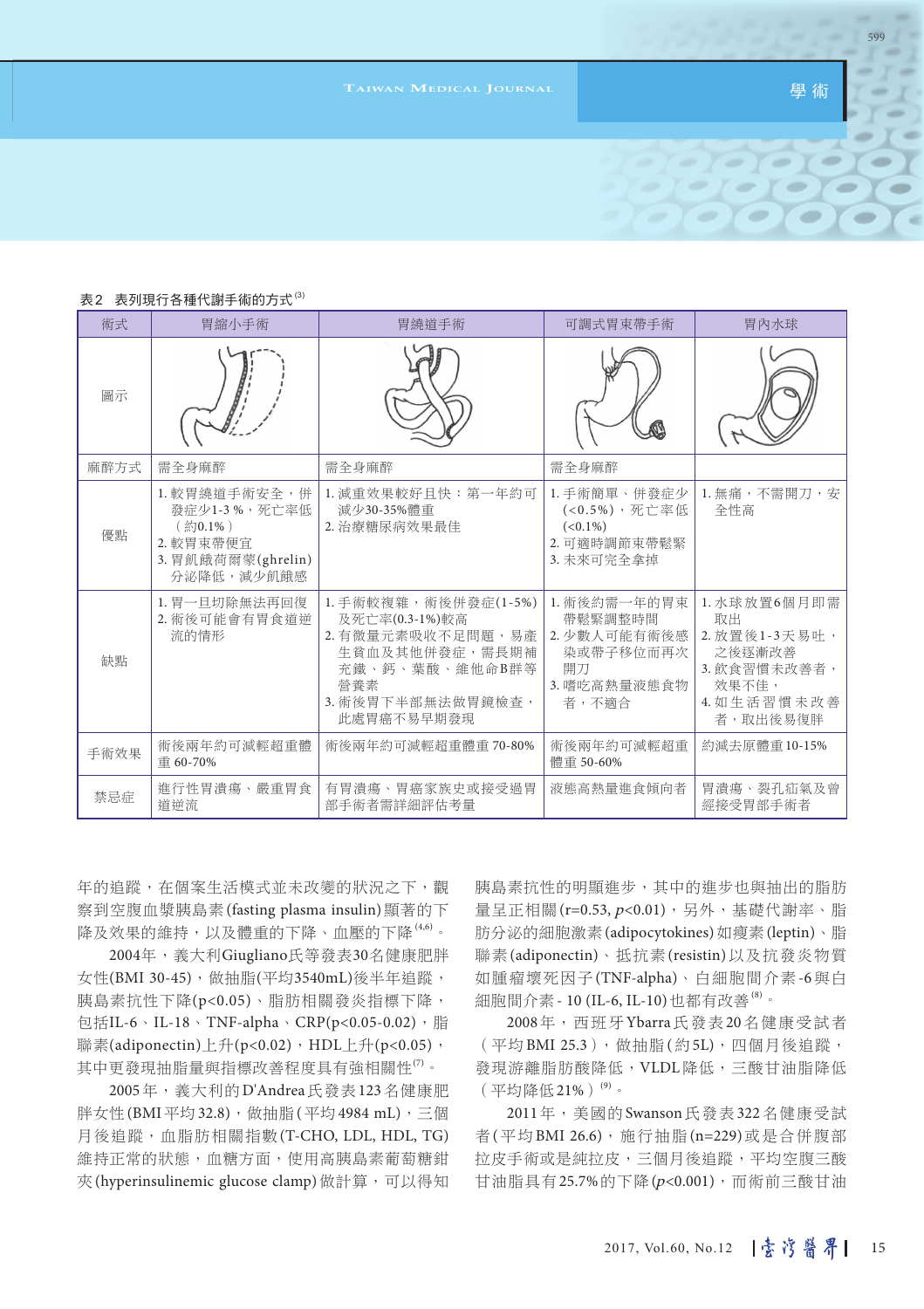脂>150mg的個案,統計後,具有43%的下降(n=56,  $p$ <0.001),而白血球也呈有意義的下降 $(p$ <0.001) $^{\textrm{\tiny{(10)}}}$ 。

2012年,美國的Narsete氏發表31名受試者 (BMI>30),施行抽脂或是合併腹部拉皮,單抽脂量平 均為8455 mL,若合併拉皮,抽脂量平均為5795 mL, 總共有16名持續回診病人,12個月的追蹤,發現平均 體重減輕9.2%,BMI降低6.2%,空腹血糖降低18%, HbA1C降低2.3%。體重改善越多的病人,抽血指數改 善也越多。在醫療人員並未主動鼓勵的狀況下,作者 發現抽脂後病人自發性的飲食控制動機也會變強,與 抽脂合併達到良好的效果<sup>(11)</sup>。

整題而言,這些研究的結論各異,但是大部分都 顯示出對新陳代謝疾病的指標可能有改善。對於體重 過重以及輕度肥胖(24<BMI<35)的個案,三個月的追 蹤,經常可以觀察到胰島素抗性的改善、以及細胞激 素(cytokine)的改善(12)。

## 甚麼是局部麻醉抽脂?

局部麻醉抽脂法也就是使用腫脹技術(tumescent technique),所謂腫脹技術並不是只把抽脂腫脹液 (tumescent fluid)打到治療的部位,而是一種特殊的技 術,最早是蘇俄的軍醫來做戰場止血之用,1987年美 國皮膚科醫師Klein氏把這項技術運用在抽脂上可以 達到止血與止痛效果,所以抽脂不再需要靜脈施打止 痛或是麻醉藥物 $^{(13)}$ 。

民眾過去迷思「抽脂很危險」並非無根據的,美 國美容外科醫學會統計1994到1998年中,美國整形 外科專科醫師使用全身麻醉為病人進行抽脂,死亡風 險是1/5224,甚至高於當時美國車禍意外者的死亡機 率(2) 。

抽脂的方式有非常多種(1),簡單區分為兩類,需 要全身/靜脈麻醉或是僅需要局部麻醉,局部麻醉抽 脂的安全性遠高於傳統的需要全身/靜脈麻醉的抽脂 (3) ,其死亡率相差100倍以上、出血量也由原來手術 抽取量的30%降至小於1%<sup>(4)</sup>。

腫脹技術讓抽脂能完全在局部麻醉下操作,安 全、效果好、恢復快(手術結束即可正常生活)、無 需住院,安全性高。

# 胃部代謝手術與抽脂手術的角色不同

# 胃部代謝手術的角色

胃部代謝手術主要是利用改變胃的空間與吸收模 式以達到減重的效果。病人需要在飲食方面都要好好 地控制,效果才會出來。以目前而言,胃部代謝手術 是最有效的肥胖控制方法。對於無法做好飲食控制的 病人,還是會有復胖的問題。

# 抽脂的角色

抽脂的角色並不在於體重的改變(14), 有些文獻 告訴我們術後代謝相關的指數的改善(15) ,而有些文 獻告訴我們對代謝方面指數沒有顯著差別,尚需更多 醫學研究<sup>(16)</sup>, 總結而言, 由抽血的數據資料, 可以 歸結抽脂對肥胖病人應該是無害,且可能有代謝症候 群方面的幫助,以國際文獻看來,目前大部分都是針 對健康的肥胖病人做設計,對於已經有高三酸甘油脂 症/糖尿病期/糖尿病病人較少著墨,也較少有實 驗設計,為了更確定有效性,仍需更多醫療人員投注 心力,設計良好的研究,由此一來才能期待醫學的進 展,乃病人之福。

在安全的前提之下,以快速移除脂肪(也就是移 除大量的熱量)的方式,可能可以達到代謝相關指數 的改善,另外客制化附帶的好處可能如下:上腹脂肪 的移除附帶有胃食道逆流的改善、腹部脂肪的移除附 帶有膝關節負擔減輕疼痛改善、對於外型改善而增加 的自信、對於外型改善之後,對飲食控制決心的增強 等。這些都是筆者臨床上經常可以觀察到的好處。

### 結 語

總結來說,減重的重點還是在於生活模式,從飲 食以及運動層面做改變,筆者等都是朝這方向苦口婆 心規勸病人,所有其他內外科的方式,都是輔助的利 器。

對於代謝症候疾病的盛行,我們應該更積極處 理肥胖的問題;抽脂的輔助性角色並非體重數字的減 少,而是在外觀改善之餘,可能有代謝方面的好處, 國際經驗告訴我們,某些條件之下,高三酸甘油脂血 症、胰島素抗性等可以藉由抽脂改善,可見抽脂對代 謝方面的治療效益是有潛力的,需要醫界投注更多的 研究。